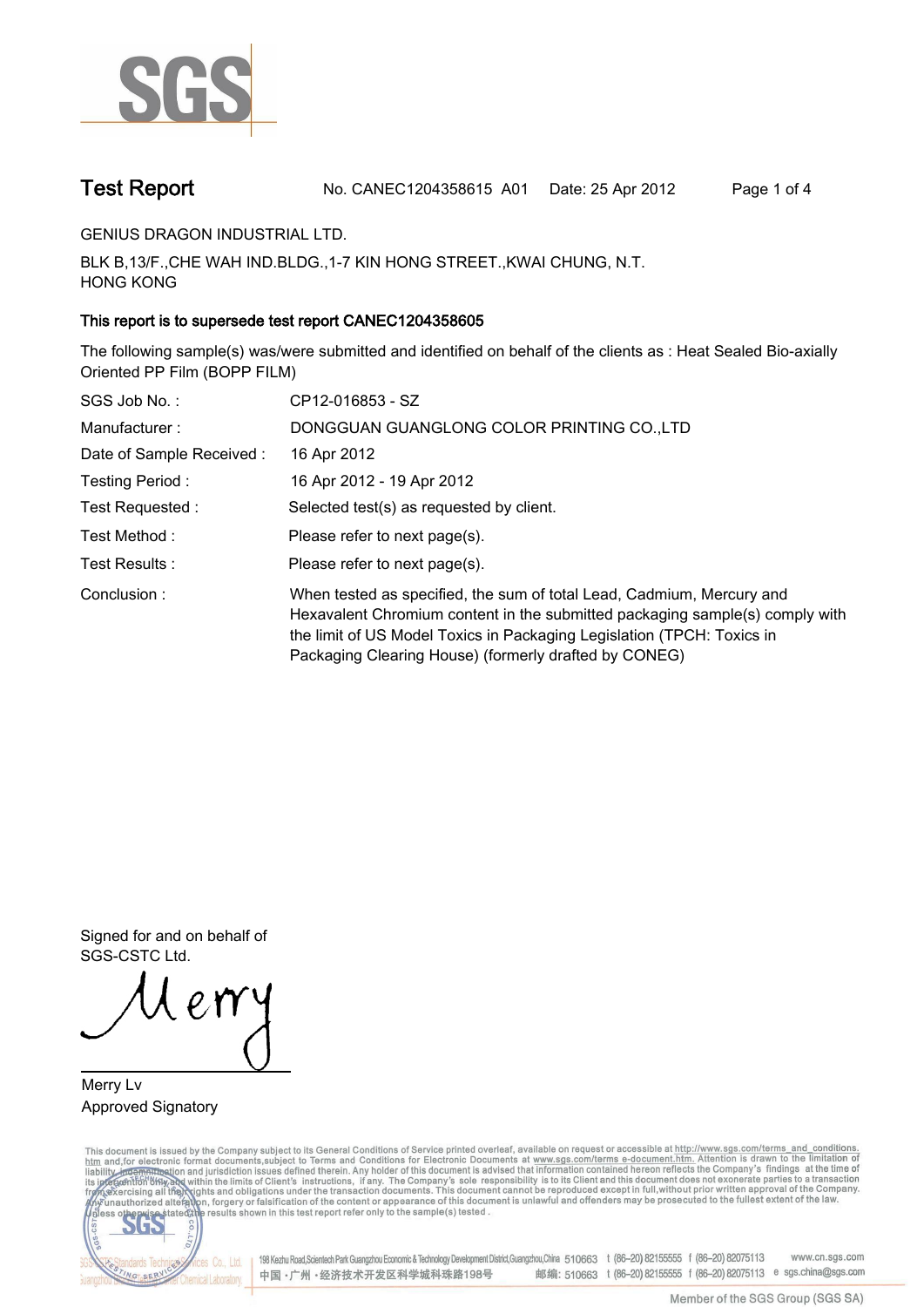

**Test Report. No. CANEC1204358615 A01 Date: 25 Apr 2012. Page 2 of 4.**

**Test Results :.**

**Test Part Description :.**

| Specimen No. | SGS Sample ID    | <b>Description</b> |  |
|--------------|------------------|--------------------|--|
|              | CAN12-043586.001 | Transparent film   |  |

**Remarks :.(1) 1 mg/kg = 1 ppm = 0.0001%.**

**(2) MDL = Method Detection Limit.**

**(3) ND = Not Detected ( < MDL ).**

**(4) "-" = Not Regulated.**

## **US Model Toxics in Packaging Legislation (TPCH: Toxics in Packaging Clearing House) (formerly drafted by CONEG) – Total Lead, Cadmium, Mercury and Hexavalent Chromium content.**

**Test Method :. Test Method: With reference to GZTC CHEM-TOP-174-01. Analysis of Cadmium, Lead, Mercury were performed by ICP-OES. Analysis of Hexavalent Chromium (Cr(VI)) was performed by UV-Vis.**

| Test Item(s)                 | <u>Limit</u> | <u>Unit</u> | <b>MDL</b> | <u>001</u> |
|------------------------------|--------------|-------------|------------|------------|
| Lead (Pb)                    |              | mg/kg       | 5          | ND         |
| Hexavalent Chromium (CrVI)   | -            | mg/kg       | 5          | ND         |
| Cadmium (Cd)                 | -            | mg/kg       | 5          | ND         |
| Mercury (Hg)                 | -            | mg/kg       | 5          | ND         |
| Total (Pb + Cd + Cr VI + Hg) | 100          | mg/kg       |            | ND         |

**Notes :.**

**(1) The TPCH legislation has been enacted by California, Connecticut, Florida, Georgia, Illinois, Iowa, Maine, Maryland, Minnesota, Missouri, New Hampshire, New Jersey, New York, Pennsylvania, Rhode Island, Vermont, Virginia, Washington and Wisconsin..**

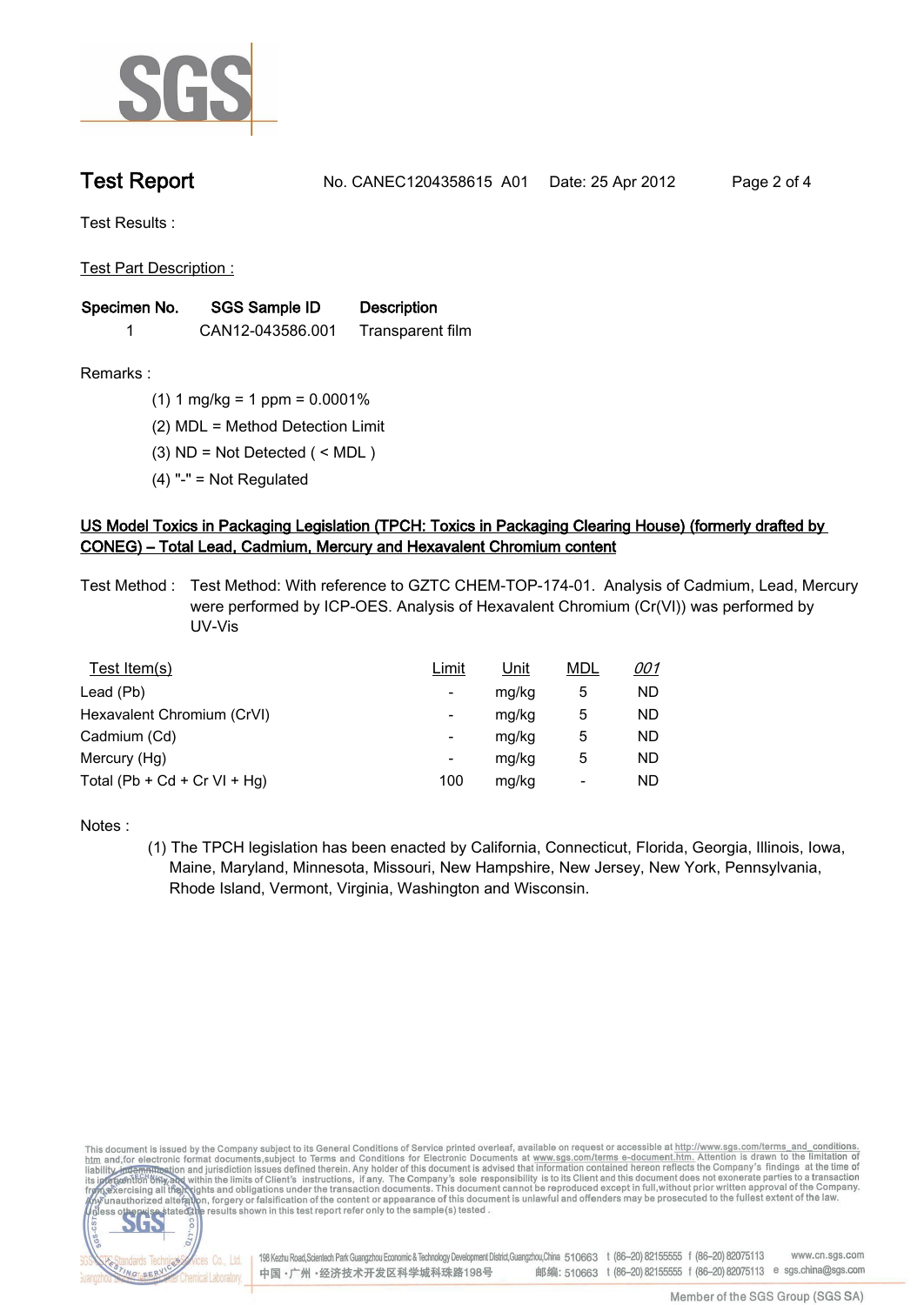

NG SER

**Chemical Laboratory** 

**Test Report. No. CANEC1204358615 A01 Date: 25 Apr 2012. Page 3 of 4.**

# **ATTACHMENTS Pb/Cd/Hg/Cr6+ Testing Flow Chart**

**1)** Name of the person who made testing: Bella Wang

2) Name of the person in charge of testing: Adams Yu